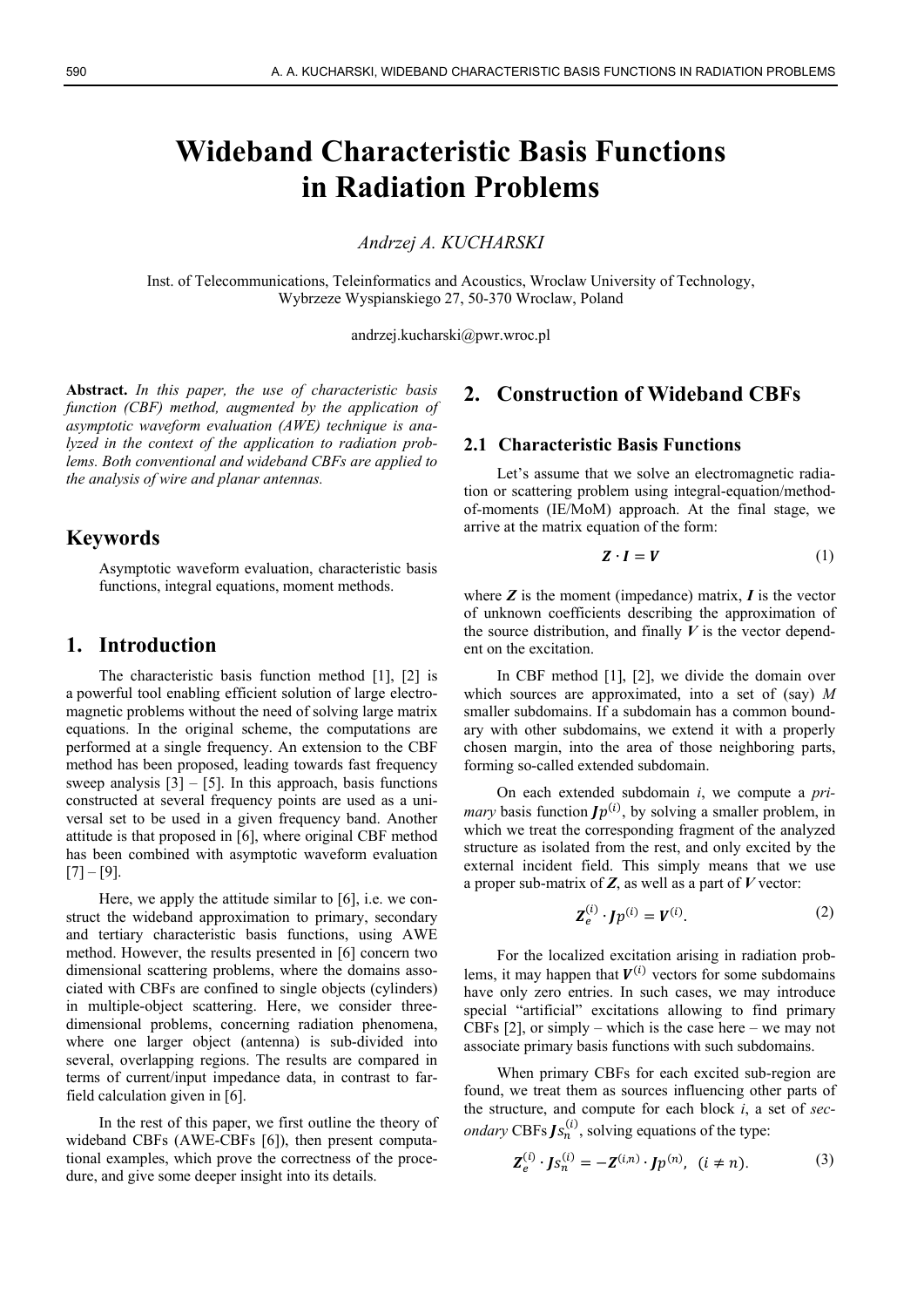Above,  $\mathbf{Z}^{(i,n)}$  is the sub-matrix of  $\mathbf{Z}$  relating sources in *n*-th subdomain to the fields at *i*-th subdomain, and  $Jp^{(n)}$  is (already computed from (2)) primary CBF for the block *n*.

The number of secondary CBFs for each block is equal to the number of primary CBFs if there is no primary CBF associated with this block, or to the number of primary CBFs minus 1, if there exists a primary CBF associated with the considered subdomain. If the excitation block overlaps with the block in which we compute secondary basis function, we don't take into account the overlapping parts of sources.

Finally, we compute tertiary basis functions  $Jt_{j,n}^{(j)}$ (called second secondary CBFs in [6]), using the formula:

$$
\mathbf{Z}_{e}^{(i)} \cdot \mathbf{J}t_{j,n}^{(i)} = -\mathbf{Z}^{(i,j)} \cdot \mathbf{J}s_{n}^{(j)}, \quad (i \neq j).
$$
 (4)

Next, we limit the CBFs to the original (not extended) subdomains. It is convenient to write those CBFs as vectors with the full size of *I* appearing in (1), just filling the rest of entries with zeros.



**Fig. 1.** Primary, secondary, and tertiary characteristic basis function for four sub-domains, one of which is excited.

In Fig. 1 we show the example interactions in the problem with  $M = 4$  subdomains, from which one contains a localized excitation. For the sake of illustration the subdomains are shown as separate regions, although in general they can be parts of one lager structure. For the situation with one of *M* subdomains excited the total number of CBFs is equal to  $M^2 - M + 1$ .

Please note, that secondary and tertiary CBFs defined here are not the same as introduced in [6], where for each sub-domain only one secondary and one tertiary CBF is defined, assuming right hand sides of counterparts of (3) and (4) in the form of a sum of all interactions from the lower level CBFs. This opportunity has also been tested, but the results were not satisfactory.

The computed CBFs are then used as new basis and testing functions, which leads to a small matrix equation in comparison to initial matrix problem (1).

#### **2.2 Wideband CBFs**

One can see that, in order to obtain CBFs, we need to solve sets of linear equations (2) through (4). In a classical CBF method it is done at each frequency (or wavenumber *k*) of interest. Here, as in [6], we apply to this the AWE method, which is done with the following steps.

First, we expand both the impedance matrix *Z* and the excitation vector  $V$ , into Taylor series around a chosen expansion point  $k_0$ :

$$
\mathbf{Z}(k) \cong \sum_{q=0}^{Q} \mathbf{Z}_q (k - k_0)^q, \tag{5}
$$

$$
\boldsymbol{V}(k) \cong \sum_{q=0}^{Q} \boldsymbol{V}_q (k - k_0)^q
$$
 (6)

where *Q* is a total number of Taylor coefficients. Also, above:

$$
\mathbf{Z}_q = \frac{1}{q!} \frac{d^q \mathbf{Z}(k)}{dk^q} \Big|_{k=k_0},\tag{7}
$$

$$
V_q = \frac{1}{q!} \frac{d^q V(k)}{dk^q} \bigg|_{k=k_0}.
$$
 (8)

As indicated, obtaining expansions (5) and (6) requires calculating the proper derivatives of *Z* and *V* entries, with respect to *k*. For objects placed in free space, it can be done analytically, using the formulas given in ([9], p.706).

Next, we obtain Taylor series expansions for primary CBFs, applying AWE  $[7] - [9]$  to eq. (2):

$$
Jp_0^{(i)} = \left(\mathbf{Z}_{e,0}^{(i)}\right)^{-1} V_0^{(i)},\tag{9}
$$

$$
Jp_q^{(i)} = (Z_{e,0}^{(i)})^{-1} \left[ V_q^{(i)} - \sum_{p=1}^q Z_{e,p}^{(i)} \cdot Jp_{q-p}^{(i)} \right], \quad q \ge 1 \quad (10)
$$

where  $\mathbf{Z}_{e,p}^{(i)}$  and  $\mathbf{V}_q^{(i)}$ , denote p-th or q-th Taylor coefficients of  $\mathbf{Z}_{e}^{(i)}$  and  $\mathbf{V}^{(i)}$ , respectively. Those coefficients are extracted from  $\mathbf{Z}_p$  and  $\mathbf{V}_q$  in the same way as  $\mathbf{Z}_e^{(i)}$  from  $\mathbf{Z}$ , and  $V^{(i)}$  from *V*.

Then, total primary CBFs expansions are:

$$
Jp^{(i)}(k) \cong \sum_{q=0}^{Q} Jp_q^{(i)}(k - k_0)^q.
$$
 (11)

Now, we form Taylor coefficients for right hand sides of (3):

$$
\mathbf{R}_{n,q}^{(i)} = -\sum_{p=0}^{q} \mathbf{Z}_p^{(i,n)} \cdot \mathbf{J} p_{q-p}^{(k)}, \ \ q = 0, \dots, Q \tag{12}
$$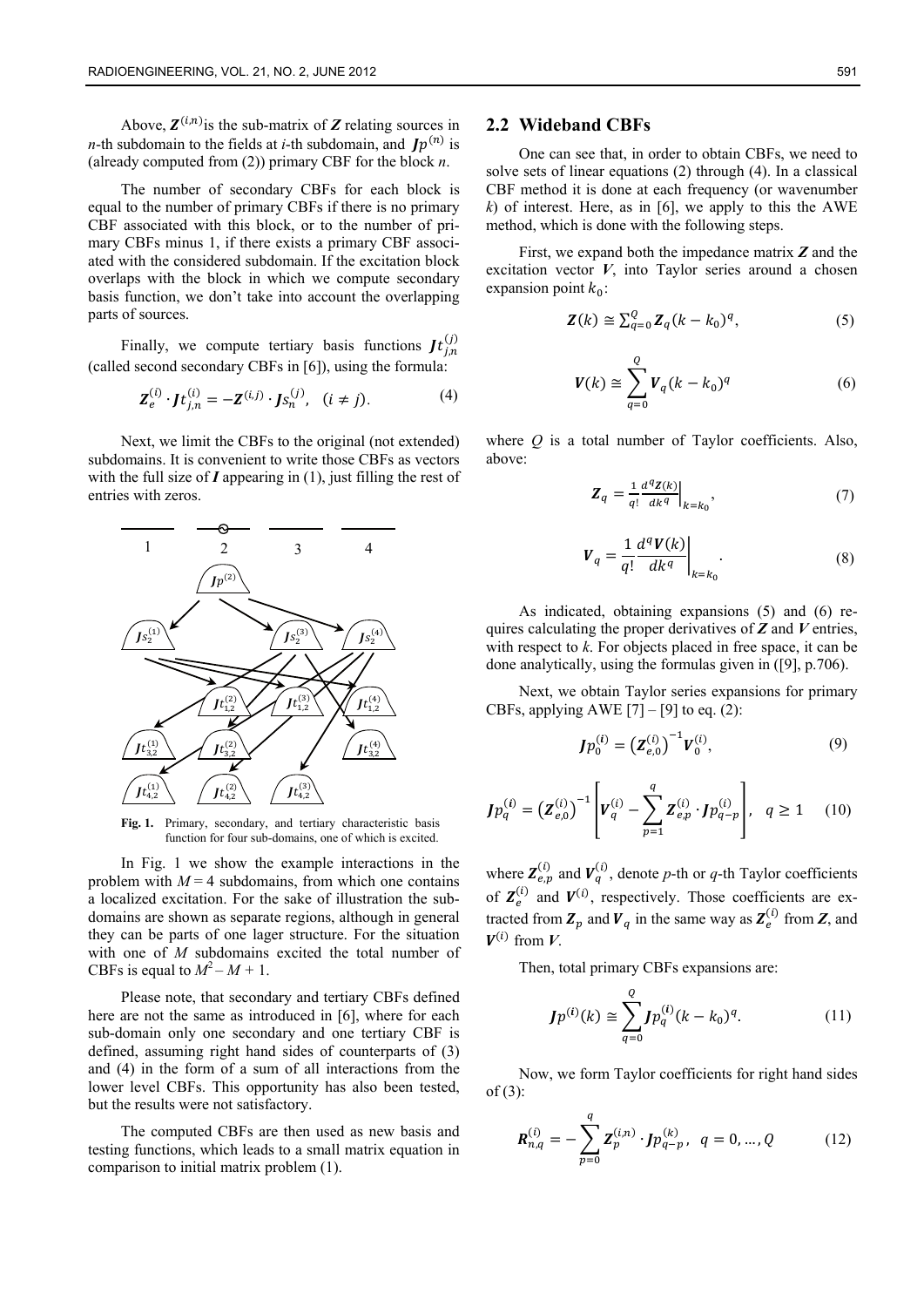where again  $\mathbf{Z}_p^{(i,n)}$  is p-th coefficient in the Taylor expansion of  $Z^{(i,n)}$ .

Next, we obtain Taylor expansions for secondary CBFs, applying again AWE to (3), where excitation vector expansions are given by (12). Thus:

$$
Js_{n,0}^{(i)} = (Z_{e,0}^{(i)})^{-1} R_{n,0}^{(i)},
$$
\n(13)

$$
Js_{n,q}^{(i)} = (Z_{e,0}^{(i)})^{-1} \left[ R_{n,q}^{(i)} - \sum_{p=1}^q Z_{e,p}^{(i)} \cdot J s_{n,q-p}^{(i)} \right], q \ge 1.
$$
 (14)

Again, we assumed the Taylor expansions for secondary CBFs in the form:

$$
Js_n^{(i)}(k) \cong \sum_{q=0}^{Q} Js_{n,q}^{(i)}(k - k_0)^q.
$$
 (15)

Finally we repeat the procedure for equation (4), using counterparts of  $(12) - (14)$  with primary CBFs replaced by secondary ones, and secondary by tertiary functions.

At the final stage of getting the wideband approximations of CBFs, we represent them with Padé rational functions. The procedure for obtaining coefficients of those Padé expansions is given for example in ([9], pp.701-702) and will be not repeated here.

In order to apply the obtained CBF wideband expansions to find the (wideband) solution for the original problem, we first reconstruct CBFs for a given *k* from their Padé expansions, then use those CBFs as basis and testing functions as in usual, single frequency CBF method. Note that to obtain final equation set we need to know also *Z* and  $V$  for the considered wavenumber  $k$ . We obtain them simply from  $(5)$  and  $(6)$ , respectively. It is to be noted that during the whole procedure we only need to once invert the extended block matrices  $\mathbf{Z}_{e,0}^{(i)}$  corresponding to matrices  $\mathbf{Z}_{e}^{(i)}$ , taken at  $k = k_0$ .

## **3. Computational Examples**

#### **3.1 Thin Wires**

As an example of application of above procedure, we decided first to apply it to, useful for illustration purposes. case of thin wire radiator. This choice was dictated by the fact that it is relatively easy to show behavior of CBFs, if they correspond to one-dimensional structures. During computations, we used Pocklington equation and usual triangular basis and testing functions. We applied the exact

kernel for situations, when the observation point belongs to source segment, and thin-wire kernel for the remaining cases.

We assumed that the radiating wire antenna, positioned along the z-axis, has a length  $L = 1$  m, and is center driven. The parameter  $\Omega = 2\ln(L/a)$  was chosen to be 10.0 [10], which corresponds to  $a = e^{-5L} = 6.738$  mm. The length of the antenna was divided into 121 equal segments, so we got  $N = 120$  basis and testing functions. Odd number of segments enables excitation to be confined to the center segment, which causes two non-zero entries to appear in the excitation vector  $V$ . As already mentioned, when using CBF method with  $M > 2$  it results in the existence of zero  $V^{(i)}$  vectors for subdomains not covering the central segment. During computations with the CBF method, the initial subdomains were extended by *λ/*8 extensions (*λ* being the wavelength corresponding to the AWE expansion point for wideband computations).

First, we checked single frequency CBF method with  $M = 3$  and 5 subdomains. The results (input current magnitude versus wavenumber, for 1 V voltage generator) are given in Fig. 2. One can see that the CBF method results are indistinguishable from conventional method-of-moments solution. Next, we have arbitrarily chosen the expansion point  $k_0$  = 10.0 (the mid-point of the frequency interval) and applied CBF-AWE method for five subdomains and various orders of Padé expansions. The example results are given in Fig. 3. Numbers in parenthesis next to "WCBF" (which stands for "wideband characteristic basis functions") denote degrees of numerator and denominator polynomials in Padé expansions. One can see that increasing the order of expansions does not enhance much the frequency interval in which the approximation is valid. To cover given frequency range it is therefore more reasonable to remain with lower order Padé expansions, but to add new expansion points.



**Fig. 2.** Magnitude of antenna input current versus normalized wavenumber for two numbers of characteristic basis functions.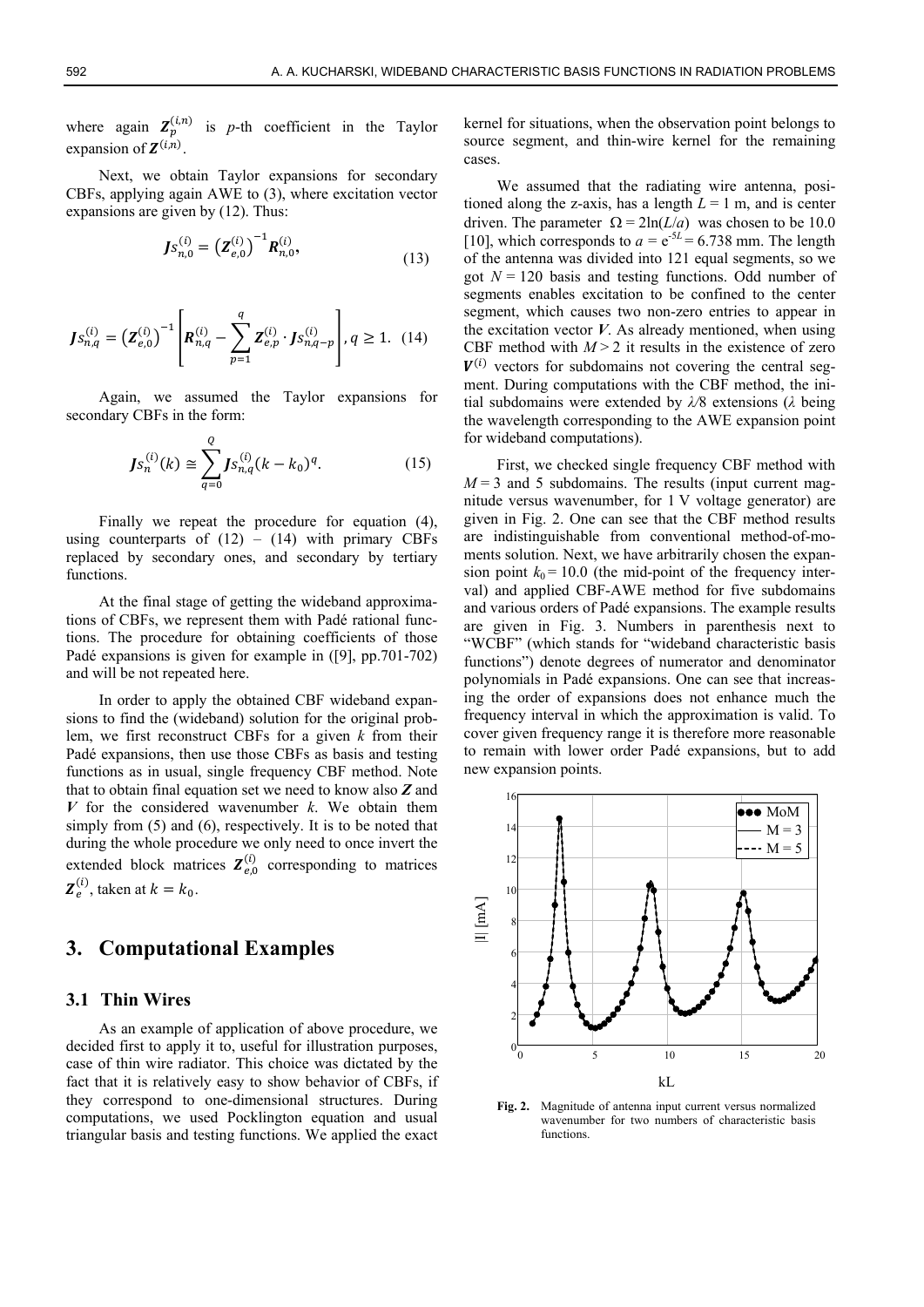

**Fig. 3.** Magnitude of antenna input current versus wavenumber for 5 segments and 21 wideband characteristic basis functions and various orders of Padé expansions.

Now, let's closer examine the behavior of CBF approximations at frequencies shifted away from the expansion point. From Fig. 3 it may be judged that the region of validity of the expansions with the lowest order (WCBF(5,5)) here is from  $k = 3$  to about 14 (assuming  $L = 1.0$  m). Let's confine our interest to values *k* differing from  $k_0$  by 3, i.e.  $k = 7$  and 13. For illustration, we use the case of  $M = 3$ , for which we have 7 CBFs. In Fig. 4 and 5 current distributions corresponding to representative CBFs are shown. It can be seen that WCBFs, reconstructed from Padé approximations for given values of  $k$ , are the same as they direct (calculated separately for each frequency) counterparts.





**Fig. 4.** Distribution of normalized characteristic basis functions along the wire with  $L = 1$  m,  $\Omega = 10.0$ :  $Jp^{(2)}$  (a),  $Js_2^{(1)}$  (b),  $Jt_{3,2}^{(1)}$  (c),  $Jt_{3,2}^{(2)}$  (d), at  $k = 7.0$ .

Also the resulting total current distributions obtained with CBF or WCBF method are the same as those calculated with the classical MoM (Fig. 6).

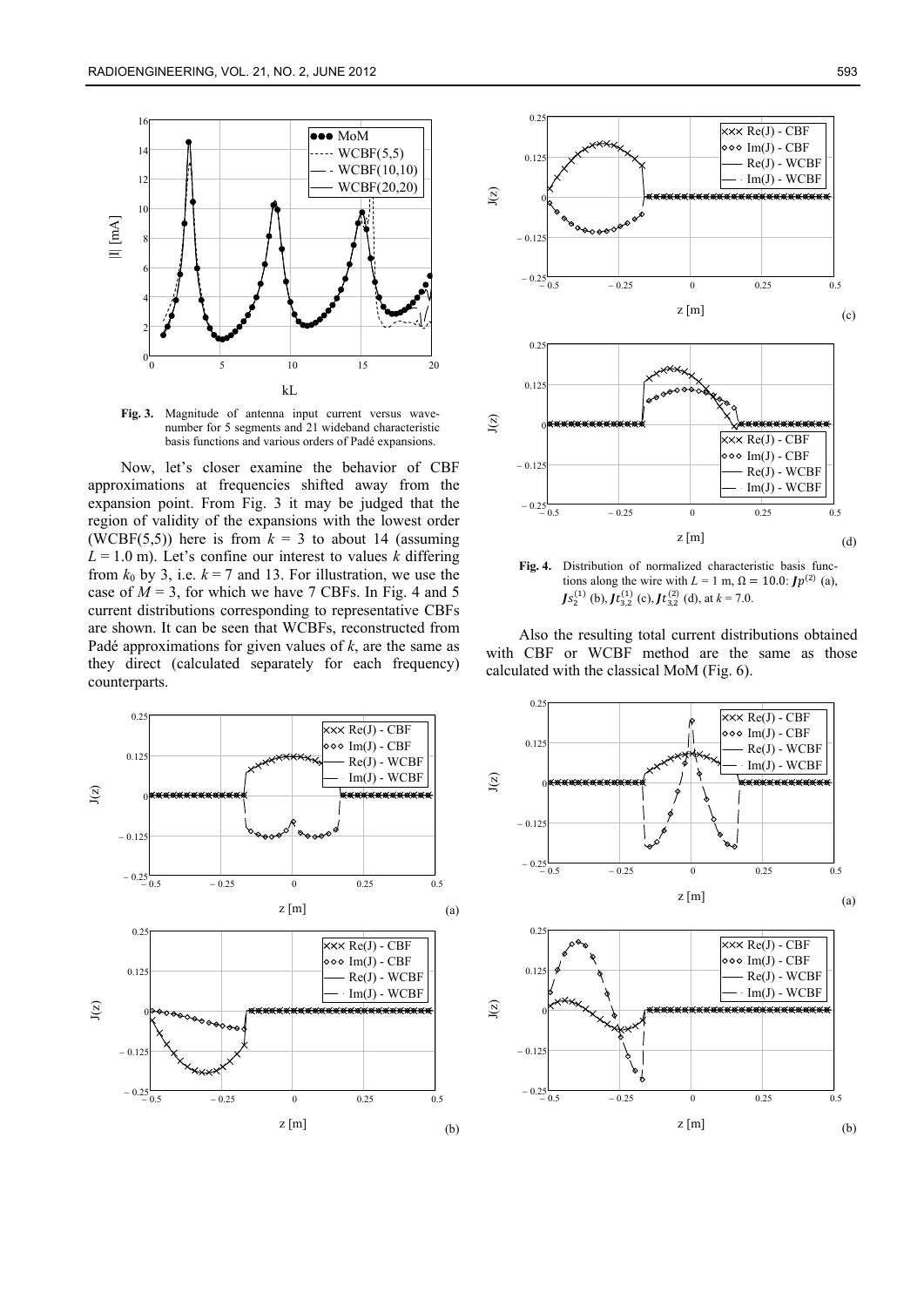

**Fig. 5.** Distribution of normalized characteristic basis functions along the wire with  $L = 1$  m,  $\Omega = 10.0$ :  $Jp^{(2)}$  (a),  $Js_2^{(1)}$  (b),  $Jt_{3,2}^{(1)}$  (c),  $Jt_{3,2}^{(2)}$  (d), at  $k = 13.0$ .



**Fig. 6.** Current distribution along the wire  $L = 1$  m,  $\Omega = 10.0$ , for  $k = 7.0$  (a), and  $k = 13.0$  (b), obtained using classical MoM, and WCBFs constructed around  $k_0$ = 10.

#### **3.2 Surfaces**

In the second example we applied CBF and WCBFs methods to analyze the slot antenna, with the slot made in the finite perfectly conducting plane (Fig. 7).

In order to construct characteristic basis functions, the structure has been divided into 9 blocks, as indicated in the figure. The structure, with dimensions  $a = b = 2$  m,  $L = 1$  m,  $w = 0.02$  m, has been discretized into 4004 triangles, from which 5889 RWG [11] basis functions have been formed.



**Fig. 7.** Center driven rectangular slot antenna made in the finite perfectly conducting plane. The structure divided into 9 sub-domains, the dashed line indicates example extended block.

The overlapping margin was equal to  $0.25$  m, which lead to maximum number of basis function associated with "the biggest", central sub-domain equal to 2197 (the "smallest" in terms of that number were blocks associated with corners of the structure, with 1240 basis functions).

Fig. 8 shows computed input impedance of the slot antenna versus the (normalized) wavenumber. Lines corresponding to the classical method-of-moment solution and CBF solution are indistinguishable. WCBF solutions are built around the value  $k_0L = 5.0$ . Again, the increasing the order of Padé approximations from WCBF(5,5) to WCBF(15,15) does not lead to much wider validity region, therefore in the final computations, depicted in Fig. 9, we used WCBF(5,5), but with several expansion points and several smaller wavenumber intervals, indicated by different symbols.

In the case shown in Fig. 9, the computations were done in the following way: first, the expansion points near the ends of the considered band were chosen, namely  $k_0L = 1.0$  and  $k_0L = 9.0$ . Then the results for the half of the interval were obtained from each expansion point. When the results from different expansions didn't agree at the mid-point  $(k_0L = 5.0$  in the first iteration), this point was chosen as the new expansion point. The procedure was repeated until obtaining the coverage of the full interval.

The alternative procedure would require keeping the WCBFs and matrices (with derivatives) for every expan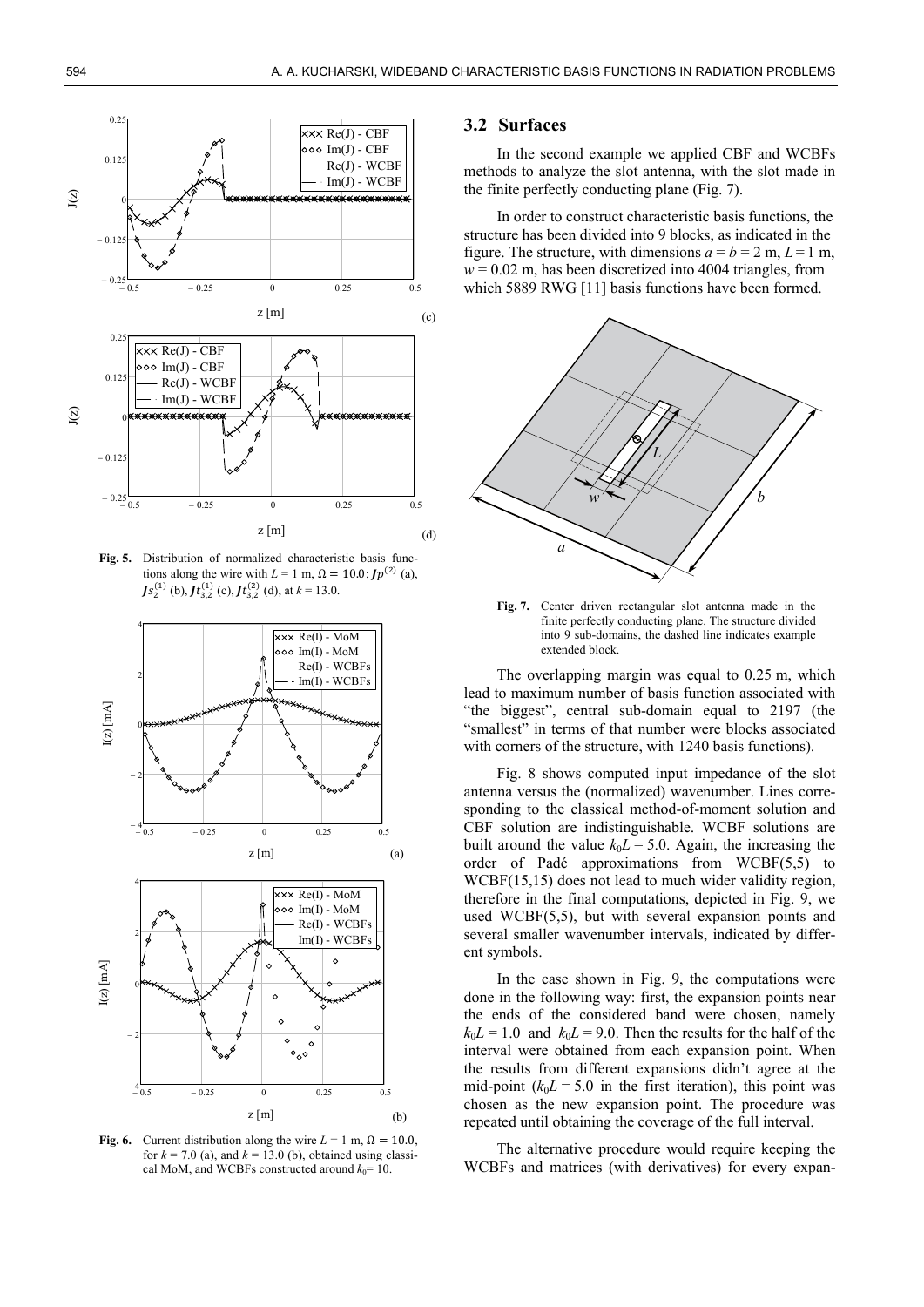sion point in the memory, and only check the results at the mid-points. This would allow to not repeat computations for the frequency points which lie outside the validity interval of the given WCBF set.



**Fig. 8.** Input impedance of the slot antenna from Fig. 7 with  $a = b = 2$  m,  $L = 1$  m,  $w = 0.02$  m; (a) real part; (b) imaginary part; computations with standard MoM, CBF method, and WCBF method with the expansion point  $k_0L = 5.0$ .

Let's now consider the efficiency of the WCBF method. It is to be noted that, in contrast to the single frequency method, where the inversion of the  $Z_e^{(i)}$  sub-matrices required to obtain the CBFs via (2) through (4) has to be repeated at each frequency of interest, here we need to do this only at the expansion points  $k_0$ . For other frequencies, we only solve the final (small) set of equations with the number of unknowns equal to the number of CBFs. On the other hand, at each expansion point we need to compute not only the original moment matrix, but also its derivatives, which by the way must be stored in the memory. Also, at each frequency we need to restore the moment matrix and the excitation vector from their Taylor expansions – this is needed to form the final equation set. Therefore, the efficiency of the particular solution depends on the number of frequency points that could be covered using WCBF method, instead of standard MoM (or standard, single frequency CBF method).



**Fig. 9.** Input impedance of the slot antenna from Fig. 7 with  $a = b = 2$  m,  $L = 1$  m,  $w = 0.02$  m; (a) real part; (b) imaginary part; computations with standard MoM and WCBF method with the expansion points  $k_0L = 1.0$ ; 2.0; 3.0; 5.0; and 9.0.

In the example, we made the comparisons using the workstation with Intel® Xeon® X5472 3.0 GHz CPU. For matrix inversion and solving linear equation sets Intel® MKL library was applied. In order to enable fair comparisons, single processor core was used. The computation times per single frequency were 104 s and 83.4 s in standard MoM and CBF methods, respectively.

In WCBF(5,5) method generation of WCBFs at single expansion point took about 1430 seconds, while the final solution at a single frequency required 8.5 seconds. We may conclude that:

- in the given example standard MoM and single frequency CBF methods have similar efficiency – this is due to the fact that the extended CBF sub-domains are relatively large in comparison with the total number of unknowns;
- in the example, the use of WCBF method makes sense when the number of frequency points per one expansion point is greater than 15;
- in the example, the total computation time (for 381 frequency points) using WCBF method (with 5 ex-